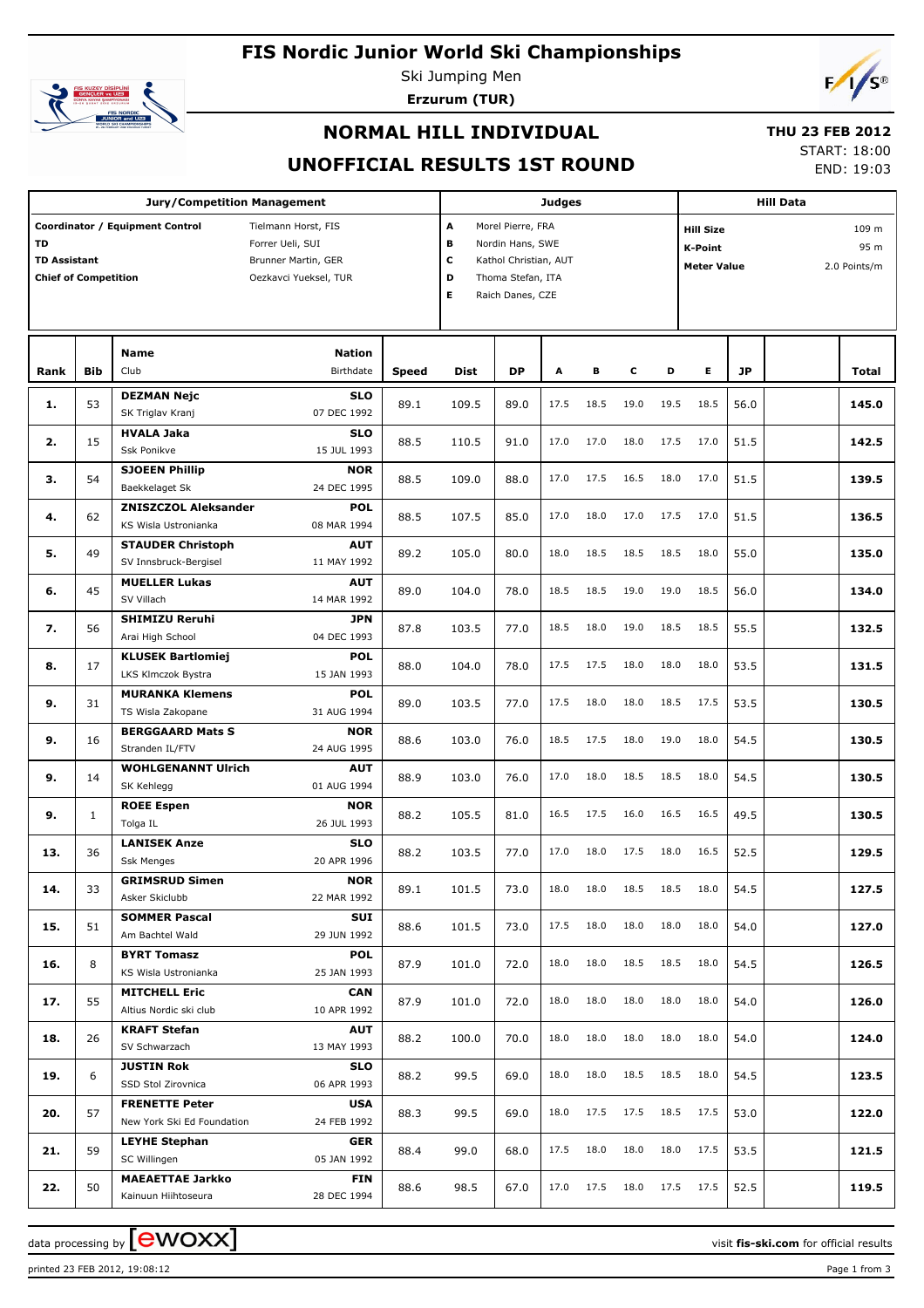# **FIS Nordic Junior World Ski Championships**



Ski Jumping Men **Erzurum (TUR)**



## **NORMAL HILL INDIVIDUAL**

#### **THU 23 FEB 2012**

### **UNOFFICIAL RESULTS 1ST ROUND**

START: 18:00 END: 19:03

| Rank | Bib            | <b>Name</b><br>Club                              | <b>Nation</b><br>Birthdate | Speed | <b>Dist</b> | <b>DP</b> | A    | В    | c         | D    | Е    | JP   | Total |
|------|----------------|--------------------------------------------------|----------------------------|-------|-------------|-----------|------|------|-----------|------|------|------|-------|
|      |                | <b>ROMASHOV Alexey</b>                           | <b>RUS</b>                 |       |             |           |      |      |           |      |      |      |       |
| 23.  | 61             |                                                  | 29 APR 1992                | 87.9  | 97.0        | 64.0      | 18.0 | 17.5 | 18.0      | 17.5 | 17.5 | 53.0 | 117.0 |
| 23.  | 38             | <b>KLINGA Sebastian</b>                          | <b>FIN</b>                 | 88.5  | 97.5        | 65.0      | 17.0 | 17.5 | 17.5      | 17.0 | 17.5 | 52.0 | 117.0 |
|      |                | Ounasvaaran Hiihtoseura                          | 26 APR 1992                |       |             |           |      |      |           |      |      |      |       |
| 23.  | $\overline{4}$ | <b>DREHER Michael</b><br>Sc Oberstdorf           | <b>GER</b><br>30 JAN 1993  | 88.1  | 97.0        | 64.0      | 17.5 | 18.0 | 17.5      | 18.0 | 17.5 | 53.0 | 117.0 |
|      |                | <b>KADLEC Milos</b>                              | <b>CZE</b>                 |       |             |           |      |      |           |      |      |      |       |
| 26.  | 66             | Skl Nove mesto na morave                         | 26 NOV 1992                | 88.1  | 97.5        | 65.0      | 17.0 | 17.5 | 17.0      | 17.5 | 17.0 | 51.5 | 116.5 |
| 27.  | 42             | <b>EGLOFF Pascal</b>                             | <b>SUI</b>                 | 89.1  | 96.5        | 63.0      | 16.5 | 18.0 | 17.5      | 18.0 | 17.5 | 53.0 | 116.0 |
|      |                | Grabserberg<br><b>LAMY CHAPPUIS Ronan</b>        | 08 AUG 1992<br><b>FRA</b>  |       |             |           |      |      |           |      |      |      |       |
| 28.  | 63             | Bois D'amont                                     | 10 SEP 1993                | 88.1  | 96.5        | 63.0      | 17.5 | 18.0 | 17.0      | 17.5 | 17.5 | 52.5 | 115.5 |
|      |                | <b>MAYLAENDER Jan</b>                            | <b>GER</b>                 |       |             |           |      |      |           |      |      |      |       |
| 28.  | 40             | SC Degenfeld                                     | 29 MAR 1992                | 88.5  | 96.0        | 62.0      | 16.5 | 18.0 | 17.5      | 18.0 | 18.0 | 53.5 | 115.5 |
| 30.  | 65             | <b>LEVKIN Yevgeniy</b>                           | <b>KAZ</b>                 | 88.5  | 95.5        | 61.0      | 17.0 | 18.0 | 17.5      | 17.0 | 17.0 | 51.5 | 112.5 |
|      |                | Almaty Skiclub                                   | 14 OCT 1992                |       |             |           |      |      |           |      |      |      |       |
| 30.  | 28             | <b>SCHULER Adrian</b><br>Einsiedeln              | <b>SUI</b><br>28 OCT 1992  | 88.1  | 95.5        | 61.0      | 17.0 | 17.0 | 17.5      | 17.5 | 17.0 | 51.5 | 112.5 |
|      |                | <b>NOMME Martti</b>                              | <b>EST</b>                 |       |             |           |      |      |           |      |      |      |       |
| 30.  | 13             |                                                  | 01 JAN 1993                | 88.6  | 96.0        | 62.0      | 16.5 | 17.0 | 16.5      | 17.0 | 17.0 | 50.5 | 112.5 |
| 33.  | 24             | <b>YLIPULLI Miika</b>                            | <b>FIN</b>                 | 87.8  | 95.0        | 60.0      | 17.5 | 17.0 | 17.5      | 17.5 | 17.0 | 52.0 | 112.0 |
|      |                | Kuusamon Era-Veikot                              | 01 MAR 1995                |       |             |           |      |      |           |      |      |      |       |
| 34.  | 52             | <b>AALST VAN DER Oldrik</b><br>National Team     | <b>NED</b><br>01 DEC 1995  | 88.4  | 95.0        | 60.0      | 17.0 | 17.5 | 17.0      | 17.0 | 16.5 | 51.0 | 111.0 |
|      |                | <b>RAFFORT Benjamin</b>                          | <b>FRA</b>                 |       |             |           |      |      |           |      |      |      |       |
| 34.  | 47             | Les Contamines Montjoie                          | 11 JUL 1994                | 88.3  | 94.5        | 59.0      | 17.0 | 18.0 | 17.5      | 17.5 | 17.0 | 52.0 | 111.0 |
| 34.  | $\overline{2}$ | <b>EGLOFF Luca</b>                               | <b>SUI</b>                 | 88.5  | 95.5        | 61.0      | 17.0 | 18.0 | 16.5      | 16.0 | 16.5 | 50.0 | 111.0 |
|      |                | Grabserberg                                      | 06 JUN 1995                |       |             |           |      |      |           |      |      |      |       |
| 37.  | 39             | <b>SHUVALOV Alexander</b>                        | <b>RUS</b><br>30 NOV 1992  | 87.9  | 96.0        | 62.0      | 16.0 | 17.5 | 16.5      | 16.0 | 16.0 | 48.5 | 110.5 |
|      |                | <b>LANIN Ivan</b>                                | <b>RUS</b>                 |       |             |           |      |      |           |      |      |      |       |
| 37.  | 11             |                                                  | 15 JAN 1992                | 88.6  | 95.5        | 61.0      | 16.5 | 16.5 | 17.0      | 16.5 | 16.5 | 49.5 | 110.5 |
| 39.  | 58             | <b>CECON Federico</b>                            | <b>ITA</b>                 | 88.4  | 94.5        | 59.0      | 16.5 | 17.5 | 17.0      | 17.0 | 16.5 | 50.5 | 109.5 |
|      |                | Cai Monte Iussari                                | 11 JUN 1994                |       |             |           |      |      |           |      |      |      |       |
| 40.  | 43             | <b>STURSA Vojtech</b><br>Sk Nove mesto na morave | <b>CZE</b><br>03 AUG 1995  | 88.2  | 94.0        | 58.0      | 16.5 |      | 17.5 16.5 | 16.5 | 17.0 | 50.0 | 108.0 |
|      |                | <b>MAKSIMOCHKIN Mikhail</b>                      | <b>RUS</b>                 |       |             |           |      |      |           |      |      |      |       |
| 41.  | 25             |                                                  | 29 AUG 1993                | 88.2  | 93.5        | 57.0      | 16.5 | 17.0 | 17.0      | 17.0 | 16.5 | 50.5 | 107.5 |
| 42.  | 46             | <b>MUMINOV Sabirzhan</b>                         | <b>KAZ</b>                 | 88.4  | 93.0        | 56.0      | 17.0 | 17.0 | 16.5      | 17.0 | 17.0 | 51.0 | 107.0 |
|      |                |                                                  | 16 APR 1994                |       |             |           |      |      |           |      |      |      |       |
| 42.  | 35             | <b>TUDOR Remus</b><br>CSS Brasovia               | <b>ROU</b><br>17 MAR 1993  | 87.1  | 93.0        | 56.0      | 17.0 | 17.5 | 17.0      | 17.0 | 17.0 | 51.0 | 107.0 |
|      |                | <b>LUNARDI Michael</b>                           | ITA                        |       |             |           |      |      |           |      |      |      |       |
| 44.  | 37             | sc gallio                                        | 21 SEP 1992                | 88.6  | 93.0        | 56.0      | 17.0 | 18.0 | 16.5      | 16.5 | 17.0 | 50.5 | 106.5 |
| 45.  | 29             | <b>WALLACE Brian</b>                             | <b>USA</b>                 | 88.3  | 92.5        | 55.0      | 17.0 | 17.0 | 17.0      | 17.0 | 16.5 | 51.0 | 106.0 |
|      |                | Saint Paul Ski Club                              | 03 JUL 1993                |       |             |           |      |      |           |      |      |      |       |
| 46.  | 34             | <b>TAKANASHI Kanta</b><br>Meiji University       | <b>JPN</b><br>27 SEP 1992  | 87.9  | 90.5        | 51.0      | 16.5 | 17.5 | 16.5      | 17.0 | 17.0 | 50.5 | 101.5 |
|      |                | <b>SAMMELSELG Siim-Tanel</b>                     | EST                        |       |             |           |      |      |           |      |      |      |       |
| 47.  | 23             | Skiclub Nomme, Lahden Hiihtoseu                  | 18 MAY 1993                | 89.0  | 91.0        | 52.0      | 14.5 | 15.0 | 16.0      | 15.5 | 16.0 | 46.5 | 98.5  |
| 48.  | 5              | <b>RHOADS William</b>                            | <b>USA</b>                 | 87.8  | 89.5        | 49.0      | 16.0 | 17.0 | 16.5      | 16.5 | 16.0 | 49.0 | 98.0  |
|      |                | Park City Nordic Ski Club                        | 08 JUN 1995                |       |             |           |      |      |           |      |      |      |       |

printed 23 FEB 2012, 19:08:12 Page 2 from 3

data processing by **CWOXX** and  $\overline{A}$  and  $\overline{B}$  wisit **fis-ski.com** for official results